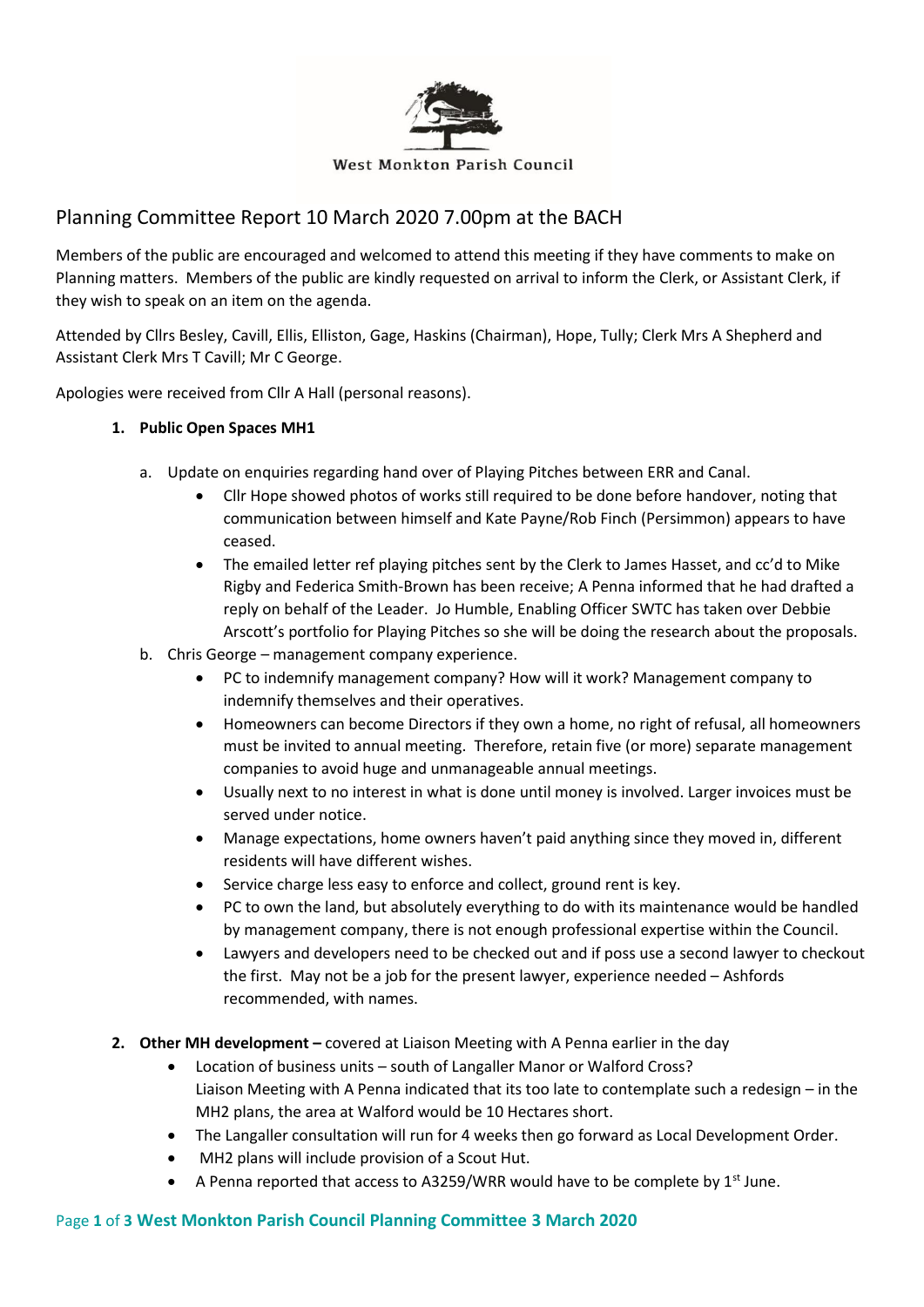- A Penna stated that the extra lane on the ERR would come forward as a result of MH2 application, not the WRR works. Need to check what was agreed with Highways.
- Joint Panel Bus Tour Mon 16th March 4.30pm. A Penna advised that it might have been advisable to have members of the Planning Cttee (i.e. the decision makers) on the bus rather than the Leader and PFH for Planning. Need to produce a list of points for bus tour attendees to take away with them. From West Monkton Parish Council, Cllrs A Hall and M Besley will be on the bus, other Councillors will attend at CSM Village Hall for the wash up after the tour.

### **3. Planning applications**

- a. Any applications registered on SWT website up to and including 3/32020
- b. 48/20/0006/A. Display of a total of 17. No advertisements, (4 No. internally illuminated fascia signs, 2 No. internally illuminated signs and 11 No. non-illuminated various signs including poster frames, banner frame, menu boards, barrier, header signage, exit sign, welcome sign, tenant panel and key sellers) at Coast Coffee, Hankridge Way, Taunton. The Parish Council is not able to support this application based on the overall height of the new external display sign, which is higher than the existing external sign on the roof of the building. The building is not in need of repair, this is a rebranding exercise which, by its use of more new man-made materials is contrary to the spirit of the Climate and Ecological Emergency declarations made by SCC, SWTC and West Monkton Parish Council.
- c. 48/20/0007 Notification to fell two Cherry trees and to carry out management works to a group of Lime trees, two Cherries and one Birch within West Monkton Conservation Area at Limewood, Blundells Lane, West Monkton. Parish Council comment: Noted, okay.
- d. 48/20/0008 Erection of 4 No. detached dwellings with associated works on land to the south of The Coach House, Sidbrook, West Monkton (amended scheme to 48/18/0055). Parish Council comments: The chalet bungalows granted permission in application 48/18/0055) were of an acceptable height to the Parish Council. The four new buildings proposed are much higher, one is shown in the artist's impression to be 2.5 storeys, which is too high.

The Parish Council takes issue with the Planning Statement, which states the difference in height is negligible, by examination of the elevations and drawings submitted.

Whilst the Parish Council remains keen to encourage individuality of architectural design, the four designs submitted are rather too industrial and a long way from being 'in keeping' with the dwellings to the south of the site and other individual recent new builds in the area (e.g. the development of four houses at Summercourt, Dosters Lane).

The Parish Council notes an HRA is required to ensure the bats from SAC Hestercombe remain protected: the PC also questions if the amount of glass proposed in the four dwellings cumulatively will be contra to WM & CF Neighbourhood Plan Policy R1 'Dark Skies'.

The dwellings are large, the centre of the site has no hedges in it, and the Parish Council observes that there will be a lot of overlooking of the properties from one to the other.

The Parish Council seeks confirmation that the covenant on the land which prevented houses being built on it has been revoked.

Councillor Tully abstained due to personal reasons, and not all Councillors agreed with the comments made.

- e. 48/20/0009 Erection of first floor roof extension and conversion of loft at Cheldon, 29 Greenway, Monkton Heathfield. Parish Council comments: the Parish Council supports this application.
- f. 48/20/0011/A Display of 2 No. internally illuminated customer order displays (COD) and 4 No. internally illuminated freestanding signs at McDonalds, Heron Gate, Taunton*. Comments awaited from Councillors*
- g. 48/20/0014 Erection of single storey extensions to the side and rear with external alterations, installation of digital drive thru signage and overhead canopies with installation of drive thru booths and digital customer order displays at McDonalds, Herons Gate, Taunton. *Comments awaited from Councillors*